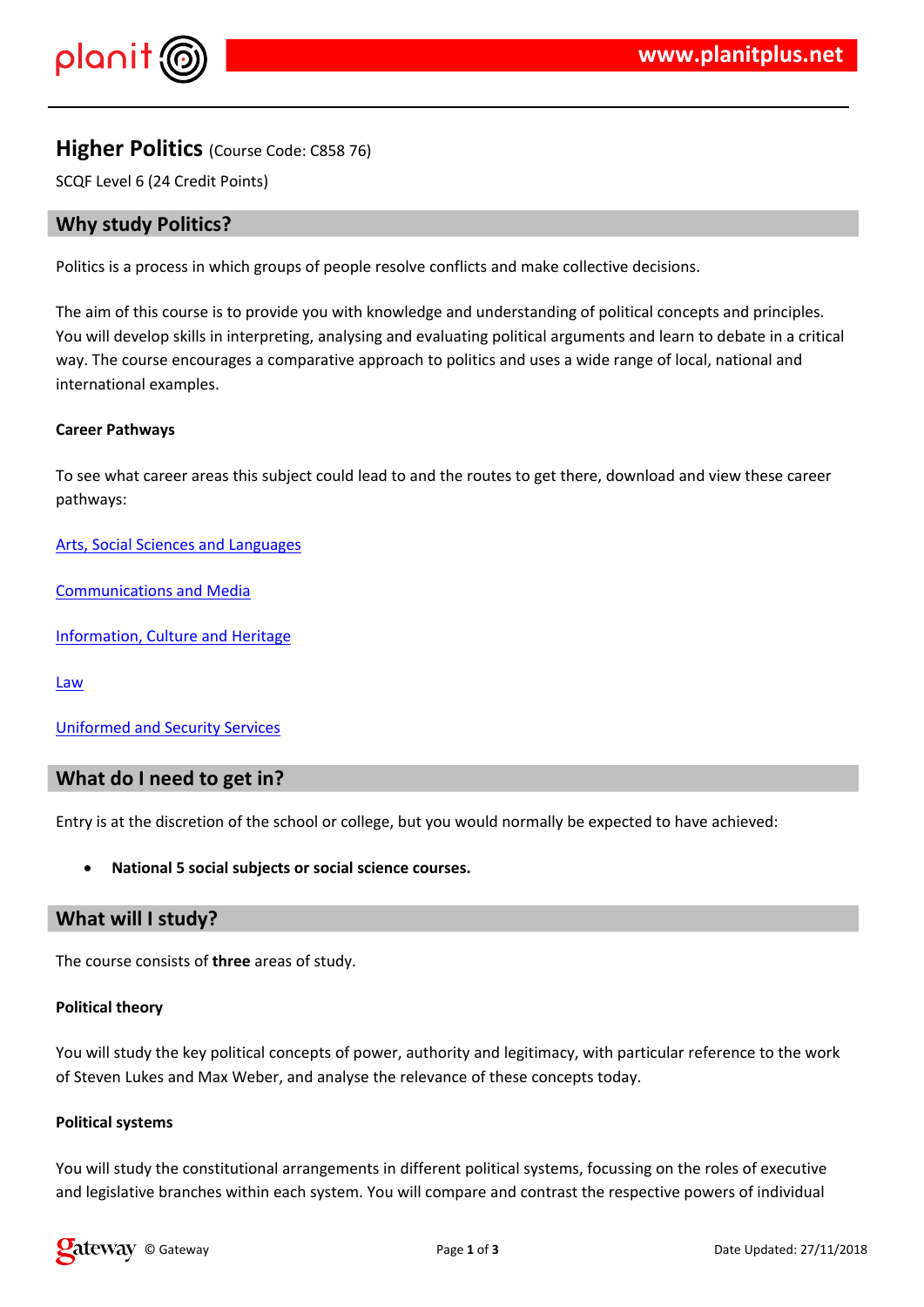$0'$  () # '\*&' )  $8j'$  \$ & & (  $\frac{m}{3}$  / ' 0 \$ '(( '(\$ & ' 0 ),

\$\$&'\*)\$&9&\$&\$&{\$\*:\${&&&()\$\$\*&&)( 8\$\$ \* )  $8$  3 \* & ( : ) 7  $8$  5 & & 1, \$

- 8. \$ \$ ( \* ) \$ ( \$ 8 \* ( ' \* 8 ' ' 8 \ , -) & ( ' 8 \ \* ) & 0 ) & '  $$8$  $\overline{\mathbf{0}}$ & (\$ '\$  $\left( \frac{1}{2} \right)$  $1''80$  \$ \* ( ( & ) ; & ' \$
- $\begin{pmatrix} * & * & * & * \end{pmatrix}$  (  $\begin{pmatrix} * & * & * & * \end{pmatrix}$  $\mathbb{R}^n$  . If  $\mathbb{R}^n$  is  $\mathbb{R}^n$  $-$  ) (
	- $\star$   $\rightarrow$   $\rightarrow$   $\rightarrow$  $(8 \tImes 8(5^{\ast} / \tImes 2) - 58.8(5 \tImes 3) - 8)$  \* +  $\lt \quad 8' = )$  \* +  $\sim 10^{-10}$  km s  $^{-1}$ \*  $\cdot$  ? &  $\stackrel{?}{=}$   $\cdot$   $\stackrel{?}{?}$  \* + ,
- $(3)$  8  $'$   $'$   $($   $'$   $'$   $'$   $8$  5 5 0  $($   $)$  5 8 8 ( 5 (8  $(3)$   $(3)$   $(4)$   $(5)$   $(6)$   $(7)$   $(8)$   $(8)$   $(8)$   $(8)$   $(8)$   $(8)$   $(8)$   $(8)$   $(1)$   $(1)$   $(1)$   $(1)$   $(1)$   $(1)$   $(1)$   $(1)$   $(1)$   $(1)$   $(1)$   $(1)$   $(1)$   $(1)$   $(1)$   $(1)$   $(1)$   $(1)$   $(1)$   $(1)$   $(1)$   $(1)$   $(1)$  $\mathbf{I}$ & ' & '
- $9 \times 8'$  ) '  $8'$  ' ' 1 '  $55$  \* + 0 )  $5(8.881)$   $8'$  $@$  $3$  ) &  $3$ ,
- $\begin{array}{ccccc}\n\star & & & \\
\star & & & \\
\end{array}$  $8$  0)  $*$  \$ + () & # (  $-$  )
- $*$  8.3>.  $-$  ) (

 $#$  $\sim$  \$

> $\frac{$86}{60}$   $\frac{8}{60}$   $\frac{8}{60}$   $\frac{8}{60}$   $\frac{1}{60}$   $\frac{1}{60}$  $\mathbf{3}$  $3'$   $8'$   $8'$   $88$

## $\frac{1}{2}$

 $( *$  \$ ( ) ((  $8*$  \$ \$ \$  $5<sup>5</sup>$ 

8. \$#

 $3 * 8' 8$   $8 4 " * "$ 

\*\*  $8(8' - 48$